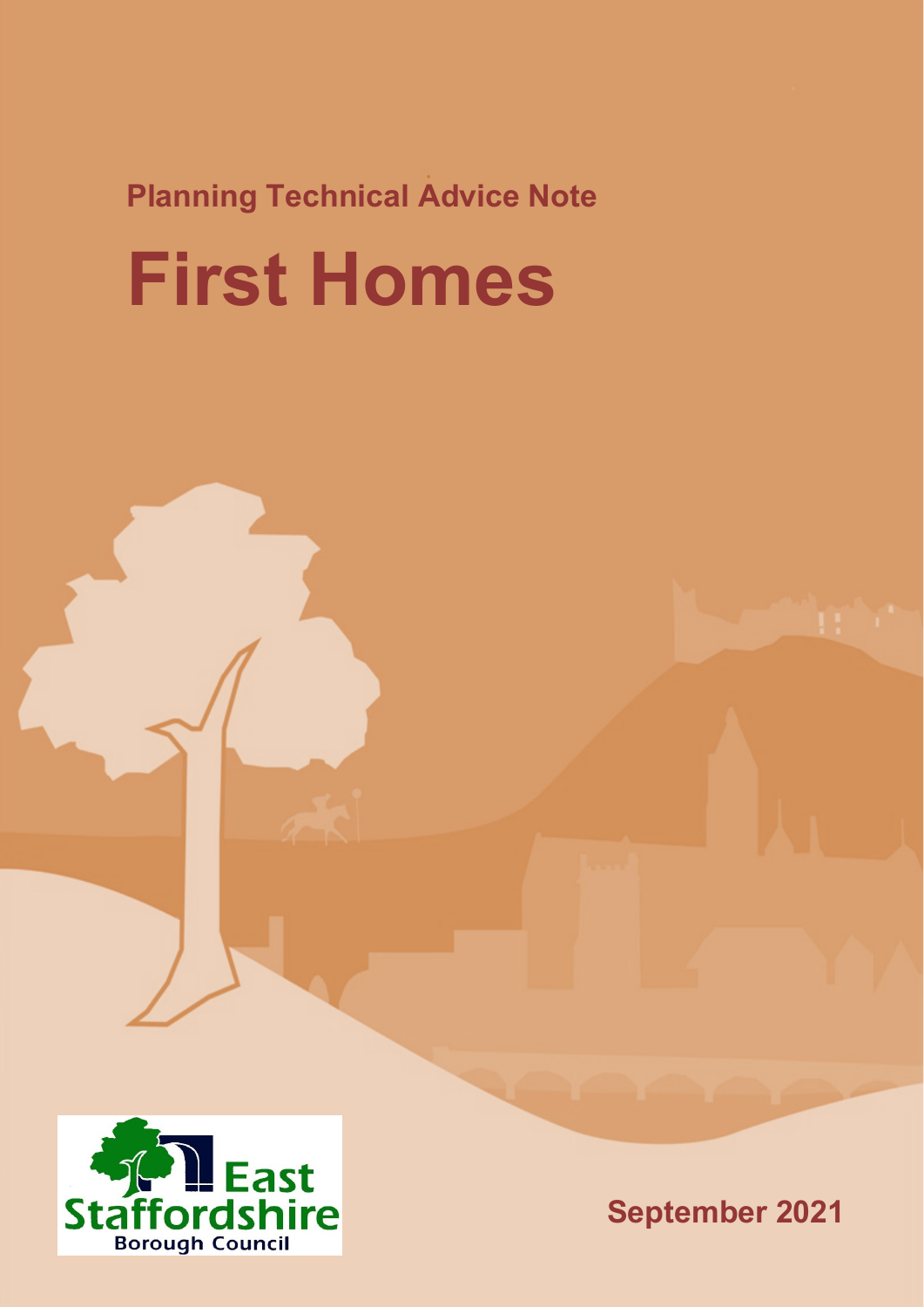**First Homes is a Government initiative that aims to provide a new model of affordable housing based on home ownership, with at least a 30% discount on open market value. On 24 May 2021, the Government published new Planning Practice Guidance and a Written Ministerial Statement setting out how it expects First Homes to be delivered.**

The Government's Guidance on First Homes can be viewed [here](https://www.gov.uk/guidance/first-homes) and the written ministerial statement [here](https://questions-statements.parliament.uk/written-statements/detail/2021-05-24/hlws48)

- 1.1 The Planning Practice Guidance sets out the main requirements for First Homes:
	- They must be discounted by at least 30% against open market value (although higher discounts of 40% or 50% can be applied through Local Plans or Neighbourhood Plans where supported by evidence);
	- Prices are to be capped at no more than £250,000 (excluding Greater London) after the discount (although lower price caps can be applied through Local Plans or Neighbourhood Plans where supported by evidence);
	- First and subsequent sales must be to households meeting national eligibility criteria, with optional local criteria (e.g. local connection or occupation criteria); and
	- The discount is to be secured through a restriction on the title with the Land Registry. Provision of First Homes will be secured through Section 106 agreements, with the Government expected to publish model wording for this in due course.
	- A Mortgagee Exclusion Clause is set out to protect lenders to encourage competitive lending against First Homes.
- 1.2 In policy terms, the Government expects a **minimum of 25% of all affordable housing through developer contributions to be First Homes**. This is to be delivered on-site unless off-site provision or financial contributions can be robustly justified. New Local Plans should contain policies to secure First Homes, but in the meantime Local Authorities are advised to produce guidance notes to advise planners and developers.
- 1.3 For planning applications, First Homes requirements do not apply where:
	- full or outline permission is granted before 28 December 2021,
	- there has been "significant pre-application engagement" on affordable housing matters and permission is granted before 28 March 2022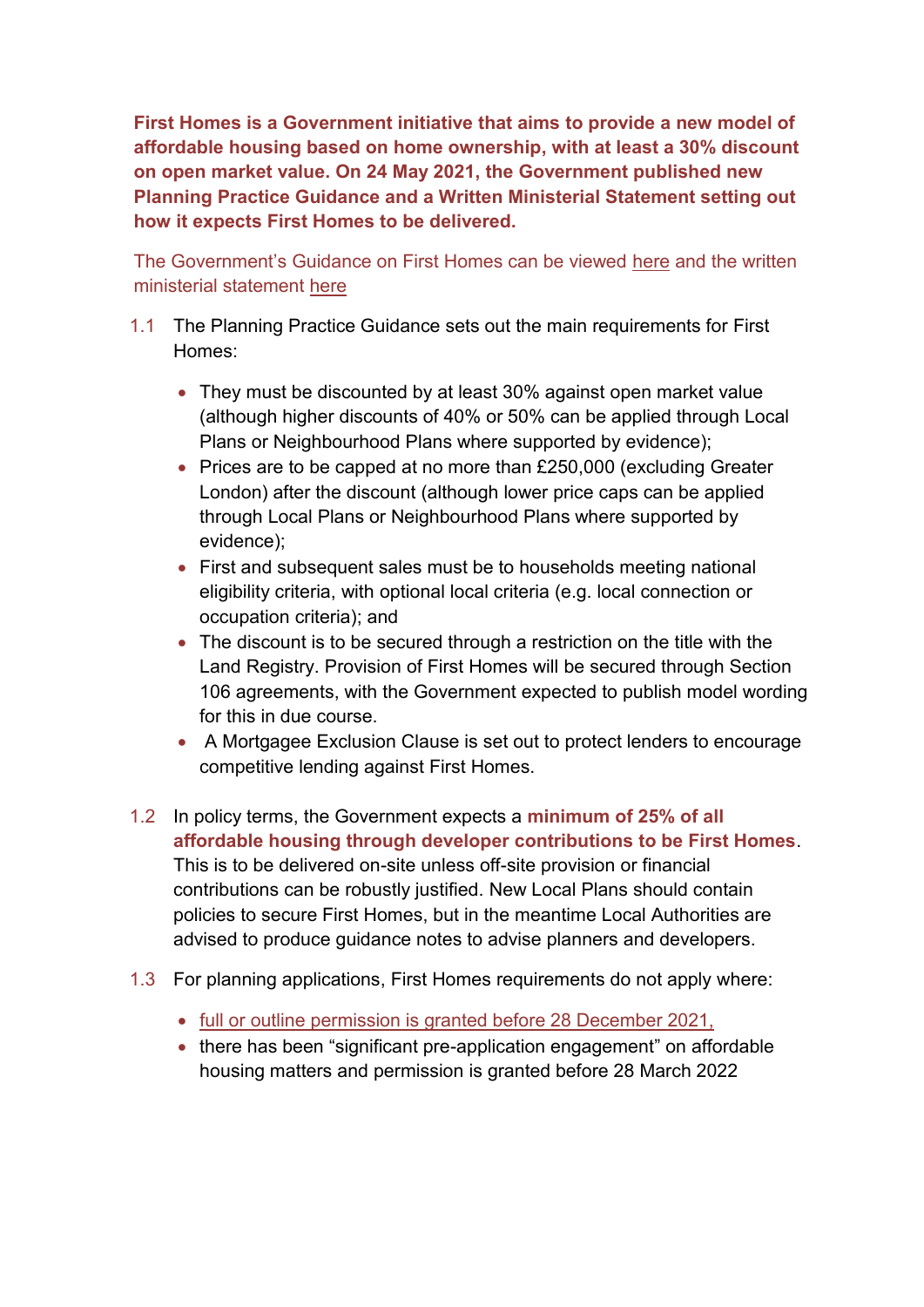## **How this will work in East Staffordshire Borough Council**

- 1.4 Strategic Policy 17, Affordable Housing in the Local Plan 2012 to 2031, and the Revised Housing Choice Supplementary Planning Document 2019, should be read alongside Planning Practice Guidance.
- 1.5 From 28 December 2021, (or 28 March 2022 if there has been significant pre-application engagement on affordable housing matters)
- 1.6 **A site-specific housing needs survey, undertaken at the expense of the applicant, is required for any application submitted which includes First Homes outside the settlement boundaries of main towns and strategic villages.** If a housing needs survey has already been undertaken for a nearby site, this may be acceptable for the site in question if it is sufficiently recent i.e., undertaken within the previous 3-year period and geographically accurate - covering exactly the same neighbourhood or community as the site where permission is being applied for.
- 1.7 **The housing needs survey should address the requirement that the first 25% of all affordable housing on a development is to be delivered in the form of First Homes.**
- 1.8 **The remaining tenure mix will then be decided on a case-by-case basis, taking into account local need. Specifications for the commissioning of housing needs surveys should seek to identify an indicative mix for the remaining tenures**.
- 1.9 Paragraph 65 of the NPPF (2021) requires 10% of all dwellings on qualifying sites to be affordable home ownership and First Homes count towards this 10% provision. In some instances, 25% of the affordable dwellings as First Homes will not achieve this benchmark. This may leave a balance of affordable home ownership that should be met through other tenures such as shared ownership. Exceptions apply to Paragraph 65 of the NPPF and this section should be read carefully before decisions are taken in regard to it.
- 1.10 Prior to December 2021 applicants can submit or revise schemes to include First Homes at planning application stage, however this might mean that a planning performance agreement will need to be entered into. This is to ensure that the procedures are in place to enable the new affordable product to be successfully implemented in a local context
- 1.11 Provision is made in Planning Practice Guidance for First Homes Exception Sites to come forward in areas that are not Designated Rural Areas or Green Belt land. First Homes Exception Sites must be proportionate to the scale of the settlement, with further commentary on this in Planning Practice Guidance. There is scope for a small element of open market housing to come forward as a minor part of the housing mix where necessary for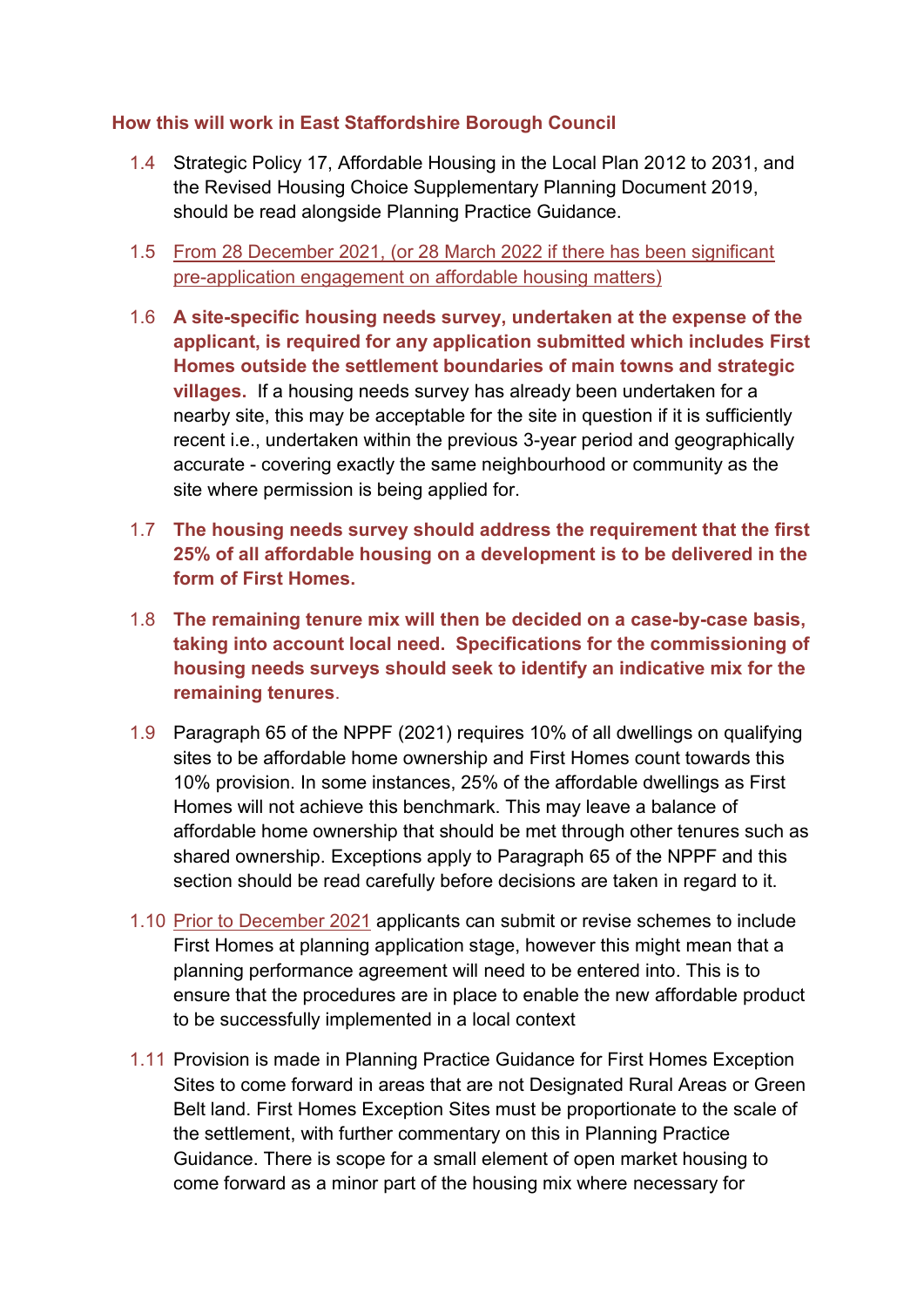viability, and for other forms of affordable housing for which a need can be demonstrated as part of these sites.

1.12 First Homes Exception sites should follow the general principles for Entry Level Exception sites in the Revised Housing Choice Supplementary Planning Document, except where the PPG specifically sets out different requirements.

## **Rural Areas**

- 1.13 The PPG advises that First Homes Exception sites are not appropriate in Designated Rural Areas due to the particular challenges that rural areas face. Therefore, in these areas, only Rural Exception sites can come forward.
- 1.14 For East Staffordshire this means that **first homes exception sites will only be considered in the following locations not covered by a Designated Rural Area or Green Belt designation:** 
	- Burton on Trent parishes (not including Branston)
	- Stretton
	- **Cutwoods**
	- Rolleston on Dove
	- Tutbury
	- Uttoxeter
	- The small area of the village core of Barton Under Needwood not covered by the Designated Rural Area Designation

## **Principles for First Homes in East Staffordshire**

- 1.15 We will be reviewing the housing mix and type of homes built under this scheme to ensure that they are meeting local needs, however at introduction:
	- First homes will be at 30% market discount, with a maximum sale price of £250,000
	- First homes will be sold initially to those who meet a local connection test, before being offered to the rest of the market (who meet the national qualification requirements) at a discounted rate, and only then will releasing the product from First Homes status be considered.
	- Detailed S106 agreements will be drawn up with First Homes developers, these will include, but not be limited to: creating a mechanism by which a developer or First Home owner may sell a First Home on the open market and remove the title restriction, as long as certain conditions are met. Such provision will include a requirement that the seller (either the developer or a future First Home owner) compensates the authority for the loss of the affordable housing unit